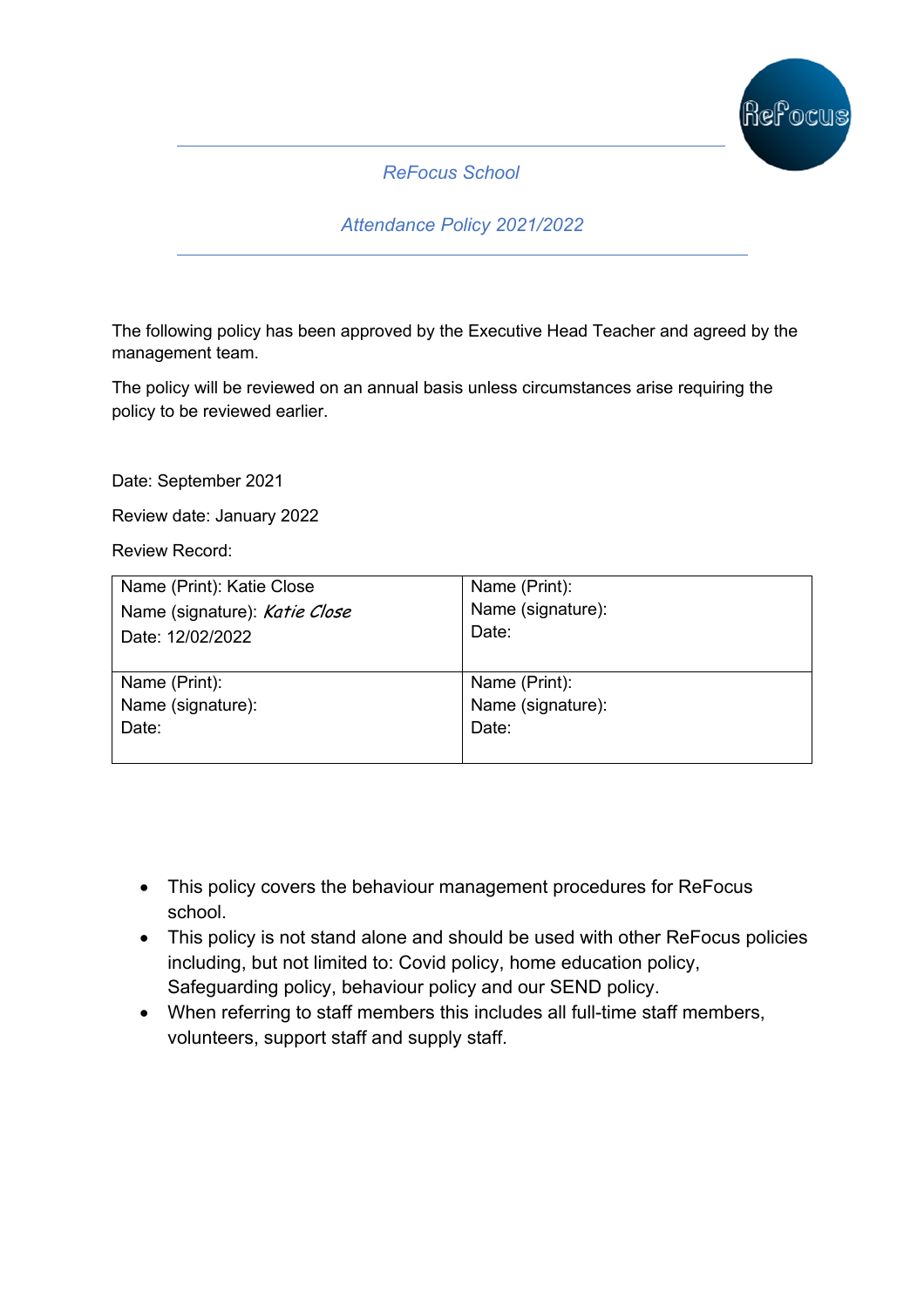

# *Aims and Context*

At ReFocus School we are highly focused on the pursuit of excellent student attendance and punctuality. Everyday a student is absent is a lost opportunity. We expect all students to attend every day and on time. We know that excellent attendance is vitally important for attainment, life chances and employment prospects. We therefore, work towards a set school target of 95% or above for attendance for all students.

Our school values are **Employable, Sociable, Ready.** Excellent Attendnace is the foundation on which these values stand. Good attendance at school is linked to achievement, strong peer relationships, social skills, a good work ethic and a safe lifestyle

Reducing absence and persistent absence is a vital and integral part of the school's work to:

- Promote safeguarding
- Promote student welfare, social and emotional development
- Ensure every student has access to a full-time education
- Ensure that all students succeed by being exposed to a wide range of opportunities
- Ensure all students reach their full potential.

DFE research illustrates there is direct link between attendance and attainment. Specifically, students with no absence are 2.8 more times likely to achieve 5+ GCSE's 5-9 or equivalent including Maths and English, than students missing 15-20% of Key Stage 4 lessons. ReFocus will use every opportunity to convey to students and their parents/carers the importance of regular and punctual attendance.

Attendance is a whole school matter and all members of staff have a responsibility to carry out their duties as outlined in this policy.

Parents/carers must carry out their duty and ensure that children attend school every day, on time. This is a parental responsibility and forms part of our home/school agreement that is discussed in our initial admissions meeting and is signed by school/s, parents/carers and student.

The school works with a variety of external agencies including but not limited to the Education Entitlement Team at Northamptonshire County council (both North and West), social services, targeted support and YOS (youth offending service). This policy is written to reflect their guidance and that from the Department for Education: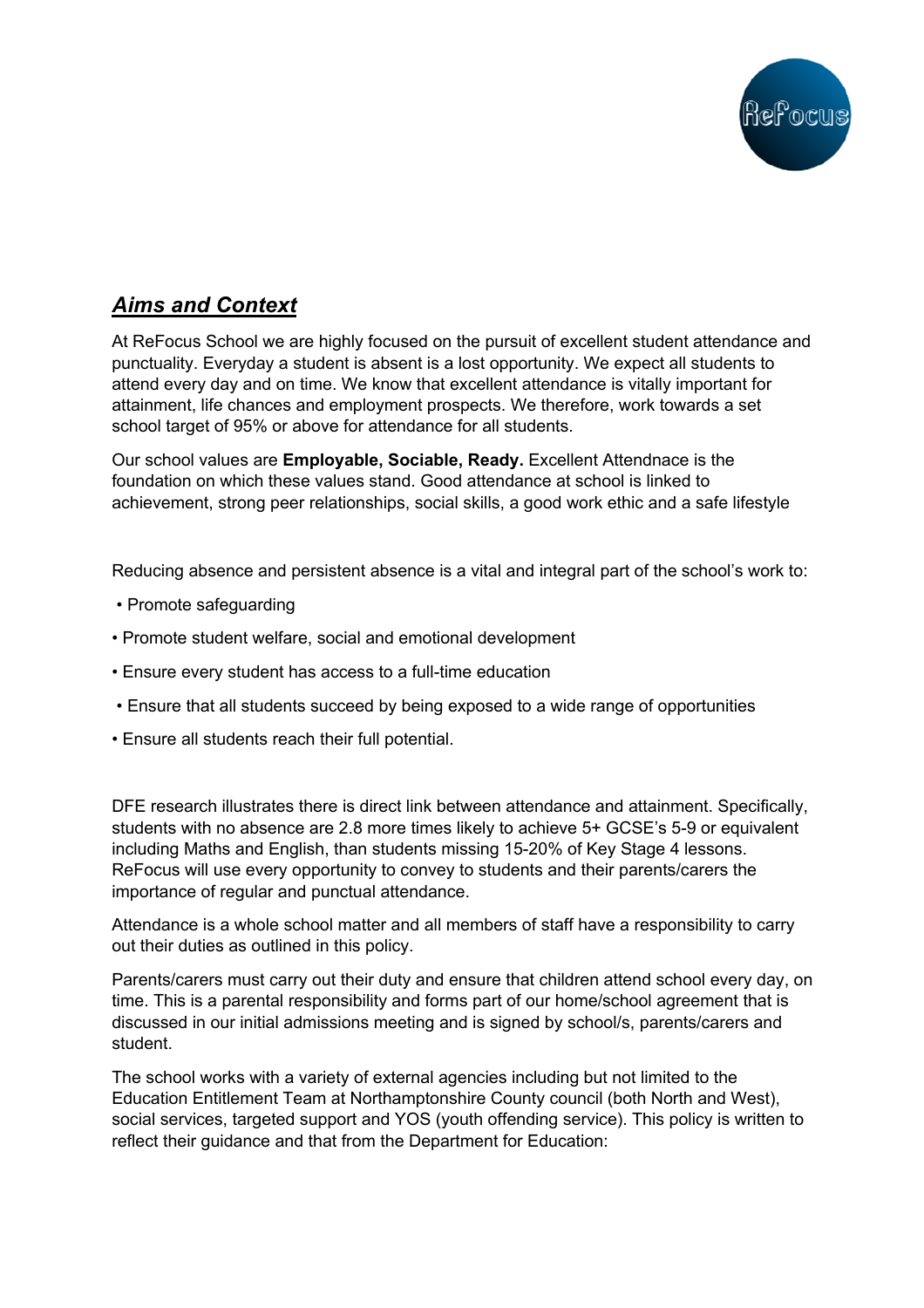# *School Attendance.*



At ReFocus we aim to:

- To maintain the overall percentage attendance of our students to above 95%
- To maintain an improvement in every student's attendance from last school setting
- Highlight the importance of punctual attendance to all members of the school community

• Work within a set of staged and consistent protocols, so as to support attendance intervention at every level

• Employ systems which raise awareness, challenge, intervene and support students with low attendance or poor punctuality

- Employ sympathetic systems for students with long term absence
- Employ systems to reward and praise excellent attendance

• Work in partnership with parents/carers and/or external agencies to prevent low or nonattendance and to support or promote excellent attendance. ReFocus will maintain excellent communication with referring schools and agencies.

ReFocus recognises that for some students, before arriving at ReFocus, attendance has been a course of concern and coming to school every day can hold many extra challenges for that student. We will praise all improvements in attendance and attitude to learning and may, when necessary, set individual attendance targets. Ensuring achievable targets are set with agreement from the student, parent/carer, key worker and referring agency.

### *Evaluation*

This policy/procedure will be evaluated every year by senior leaders to ensure it is still fit for purpose. Circumstances may require more frequent modifications as ReFocus will endeavour to ensure 'best practice' is carried out at all times and this will include reviews from our governors.

## *Procedures*

All procedures to support this policy are listed below:

- 1: Responsibilities linked to attendance
- 2: Attendance linked incentives (Appendix B)
- 3: Attendance Matters
- 4: Procedures for Parents/Carers
- 5: Monitoring of Attendance and Punctuality
- 6: ReFocus School Staged Attendance Procedures (Appendix A)
- 7: General Attendance Procedures for Staff (Appendix C)
- 8: Lateness to School Procedures and Consequences (Appendix D)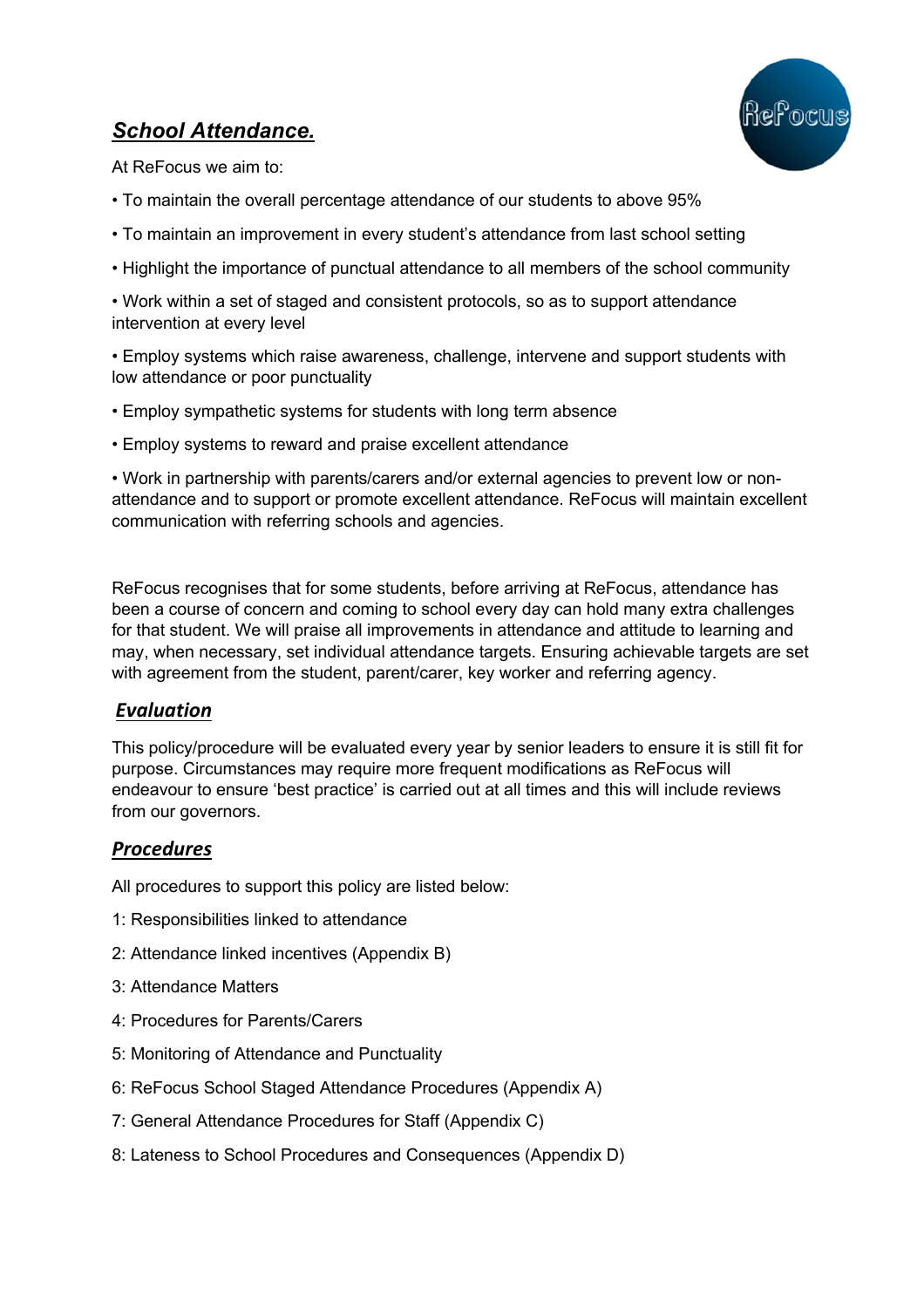

- 9: School Support
- 10: Further Information for Parents/Carers
- 11: Application for Exceptional Leave of Absence (Appendix E)
- 12: Onset of illness and Emergencies Staff Guide (Appendix F)

## *Responsibilities linked to Attendance/Punctuality*

The role of the *senior leadership*:

Senior leadership have a responsibility to support, challenge and monitor all aspects of the school's work on attendance. Specifically, they will:

- Monitor the schools attendance data
- Hold those to account for management of procedures and interventions

• Will be available to attend an Attendance Panel meeting with parents/carers as appropriate

• Recognise that if a student's behaviour or welfare is a concern at the detriment of learning, a reduced time table may be considered as a short-term intervention. This would need to be agreed at a half termly Attendance committee meeting.

### **The senior leadership team will provide:**

- A safe environment that encourages good attendance
- A varied, broad, motivating and inclusive curriculum for all students
- School systems that meet statutory requirements
- Ensure correct red flagging procedures have been carried out for trips, activities and interventions

designated member for the Leadership Team who has specific responsibility to lead and oversee attendance. (DAL – Designated attendance lead)

Named person – DAL *Katie Close.* 

### *DEPUTY DAL – Paula Tucker*

The DAL will Specifically:

• Lead and support the implantation of this policy and all procedures within it

• ensure that all staff members are trained, communicated with and supported with implementing this policy

- Hold those to account for management of procedures and interventions
- Monitor and evaluate the effectiveness of procedures
- Produce, analyse and track attendance data and reports
- Ensure attendance is a high priority for all members of the school community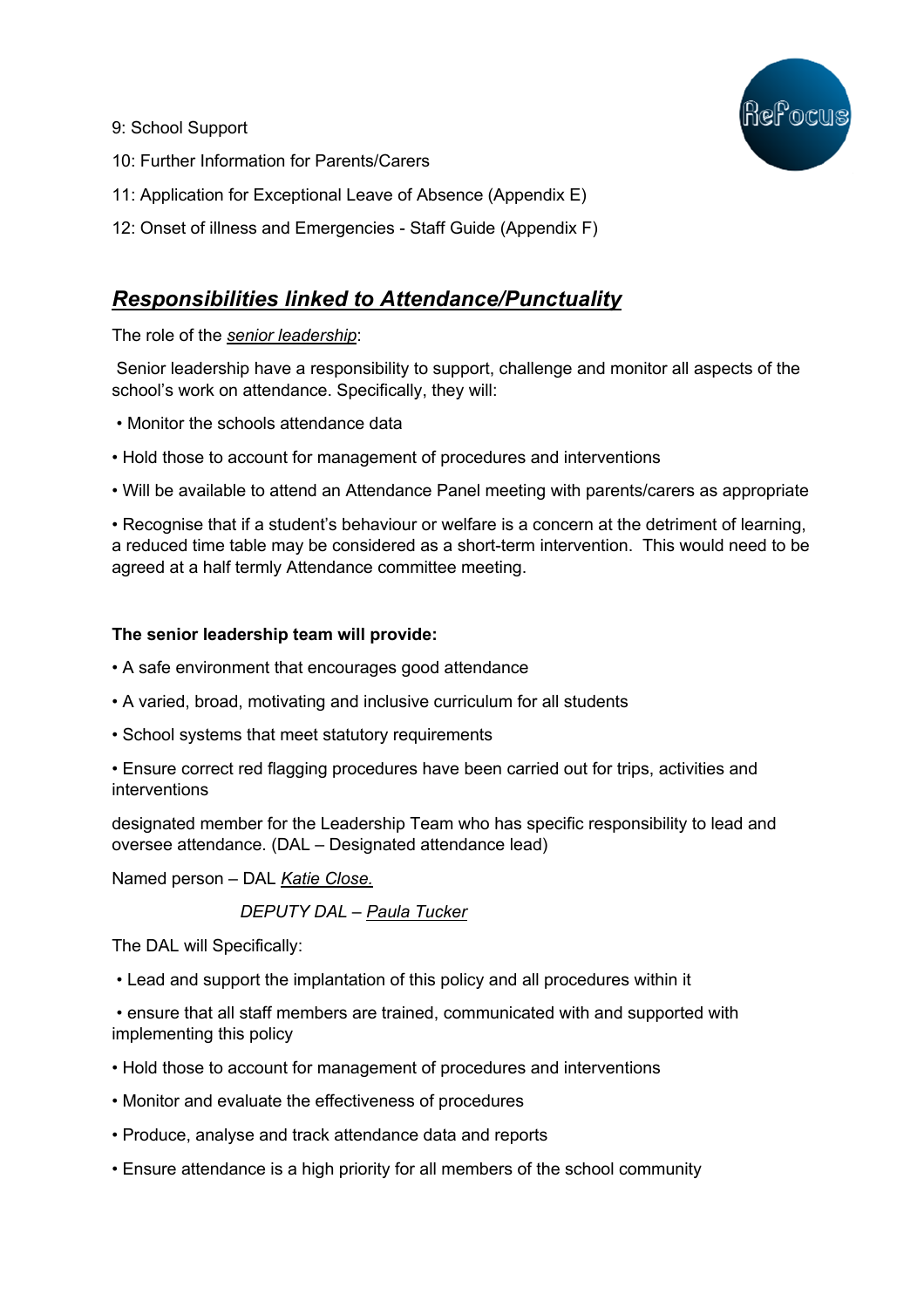

• Track, monitor and evaluate the school's attendance and punctuality data

• Fortnightly intervention and data tracking meetings with key workers and senior leadership

• Coordinate interventions for students at Persistent Absentee level - liaison with home and home visits

• Ensuring excellent punctuality is promoted and maintained

• Liaise with external agencies and ensuring weekly communication regards attendance is emailed to the referring schools and agencies.

- Quality assures the early intervention of Key Workers and hold them to account
- Work closely with all staff members, sharing information and concerns

• Liaise with all staff members where long-term absence occurs; liaise with home over appropriate work, send work home and be part of a reintegration process

Each student's attendance and welfare are mentored by a *key worker*.

Key Workers see their students daily. They are ideally placed to assess a student's immediate wellbeing. They will analyse weekly attendance data, pick up early concerns and initiate early intervention.

Specifically, they will:

- Monitor and act upon attendance and punctuality data of their student
- lead on interventions for their student, liaise with students and home
- Action letters with the knowledge and support of the DAL
- Prepare a support package on a student's return from long term absence
- Use the BROMCOMs register procedures with accuracy

• Monitor the individuals in their group and any attendance patterns that occur – liaise with DAL

• Have discussions with students about attendance at every level

• Using the 1-hour non-contact time to Initiate early interventions (see staged attendance procedures appendix a)

All staff members are responsible for:

- Be a positive role model in his/her own attendance and punctuality
- Create a safe and purposeful learning environment

• Report concerns regards Attendnace within the daily debrief that is held at the end of each day, speak to DAL or any member of senior leadership

• Follow urgent student missing protocols for safeguarding purposes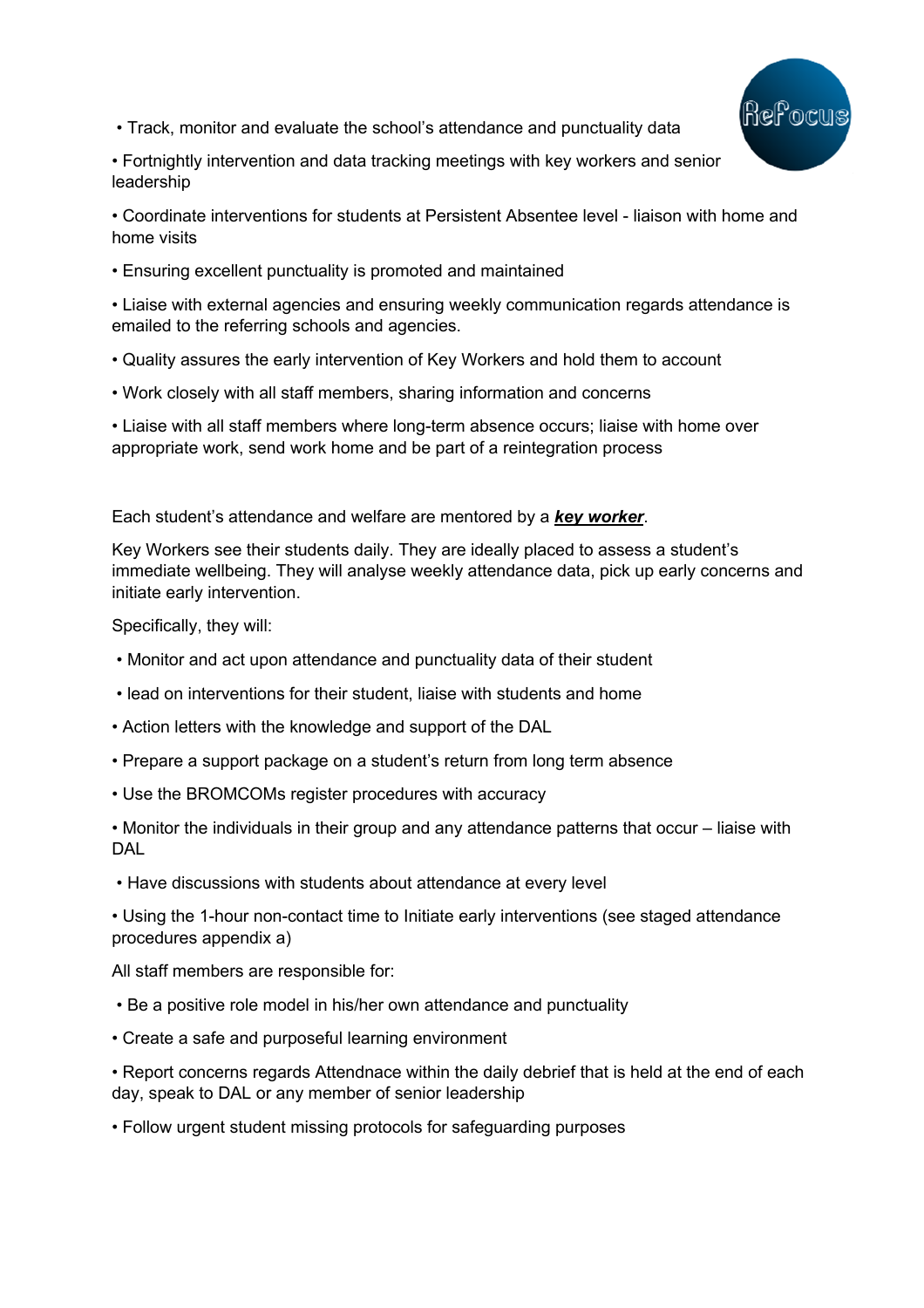• Ensure correct red flagging procedures have been carried out for trips, activities and interventions



### The role of the *referring school and agencies*

ReFocus students are referred by mainstream schools, The EIPT team (Education, Inclusion, Partnership Team) and Virtual Schools. We will work together with excellent communication to ensure that the student is supported throughout their education. This is discussed and agreed at the admissions meeting.

Referring schools and agencies are responsible for:

- Ensuring that the placement at ReFocus is organised and funded
- Ensuring that transport has been arranged/ and funded

• To maintain excellent communication by appointing a designated member of staff that will liaise with ReFocus and ensuring all information is passed to DAL

- To agree to visit the student regularly and attend reviews.
- To be available for all meetings regarding attendance
- Promote good attendance and support ReFocus with any stragierties and incentives.
- Follow up attendance concerns that have been raised as a concern by ReFocus
- If required and necessary be able to make home visits and communicate with parents/carers and students regards attendance.
- Contact ReFocus with any concerns as soon as possible

### *The role of Parents/Carers*

Students are able to achieve success when parents /carers work in partnership with the school. We specifically ask that you:

• Ensure your child is fully prepared for school each morning and they are organised the night before – this avoids unnecessary stress and lateness

- Ensure your child is in the building by 09:15am, moving on time to first lesson at 09.30am.
- Follow up late to school texts with your child and yourselves
- Promote good attendance by not allowing your child to have time off unnecessarily
- Contact school on the first day of absence and any subsequent day of absence.
- Provide notes for absence and medical evidence of appointments and illnesses.
- Liaise with the relevant Key Worker if you have concerns or need support.
- Attend meetings and respond to letters or calls.

Parents are required to sign an admissions contract agreeing to the above.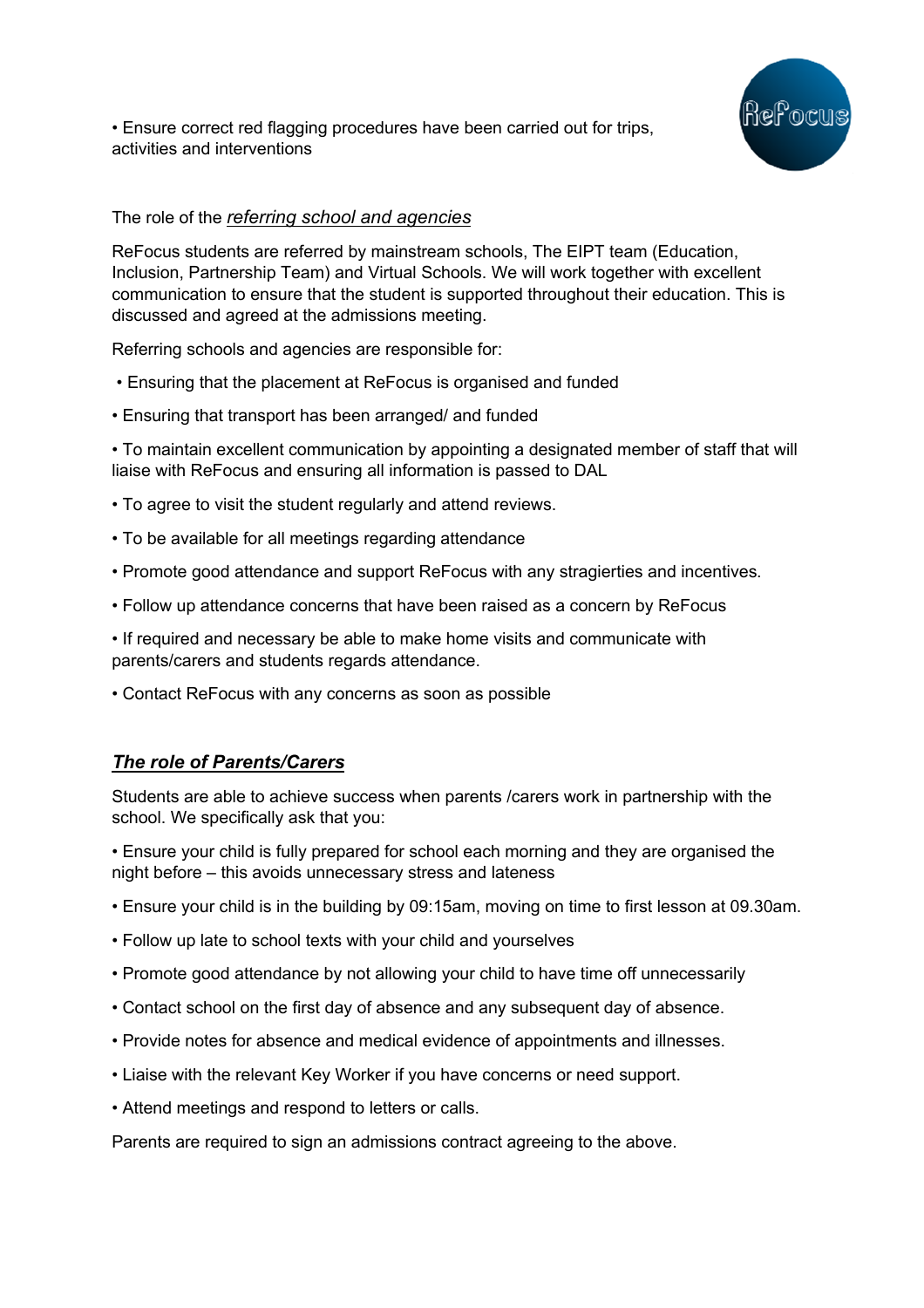

### *The role of students*.

Students must:

- Aim for 100% attendance; only be absent through genuine illness
- Arrive at school no later than 09.15am, fully prepared.
- To always try your hardest to improve your attendance
- to agree targets for attendance at the admissions meeting
- . Speak to their Key Worker if they are worried, stressed and have concerns.

• Must not phone or text parent/carers if they are ill. They should go to the medical room where school staff will contact parents/carers if appropriate.

• Never leave the school premises without permission.

## *Attendance Matters*

Our values here at ReFocus are **Employable, Sociable, Ready** and these are directly linked to having good Attendance. Promoting attendance is part of our commitment to raising high levels of achievement. Every lesson does count for your child; children fall behind quickly even if one day is missed. Good attendance at school is linked to achievement, strong peer relationships, social skills, a good work ethic and a safe lifestyle. By agreeing to attend ReFocus you are agreeing with our values.

### **Some Key Facts:**

 $\geq 90\%$  Attendance seems to be pretty good, however what that actually means is that a student is absent from school for the equivalent of one half-day every week. If a student continues to attend for only 90% of the time, then over five years they will miss the equivalent of one half of a school year.

 $\geq$  80% Attendance again seems very good, however what that actually means is that a student is absent from school for the equivalent of one day every week. If a student continues to attend for only 80% of the time, then over five years they will miss the equivalent of one school year.

 $\geq$  For every 10% drop in attendance, a student is likely to achieve 1 less qualification

 $\geq$  At 95% attendance, student has 80% chance of achieving 5 qualifications grade 5-9 / Level 2

- $\geq$  At 90% attendance, student has 60% chance of achieving 5 qualifications
- $\geq$  At 85% attendance, student has 42% chance of achieving 5 qualifications
- $\geq$  At 80% attendance, student has 24% chance of achieving 5 qualifications

 $\triangleright$  Students have 13 weeks of school holidays. Please do not request exceptional leave of absence for a family holiday in term time. This will not be authorised.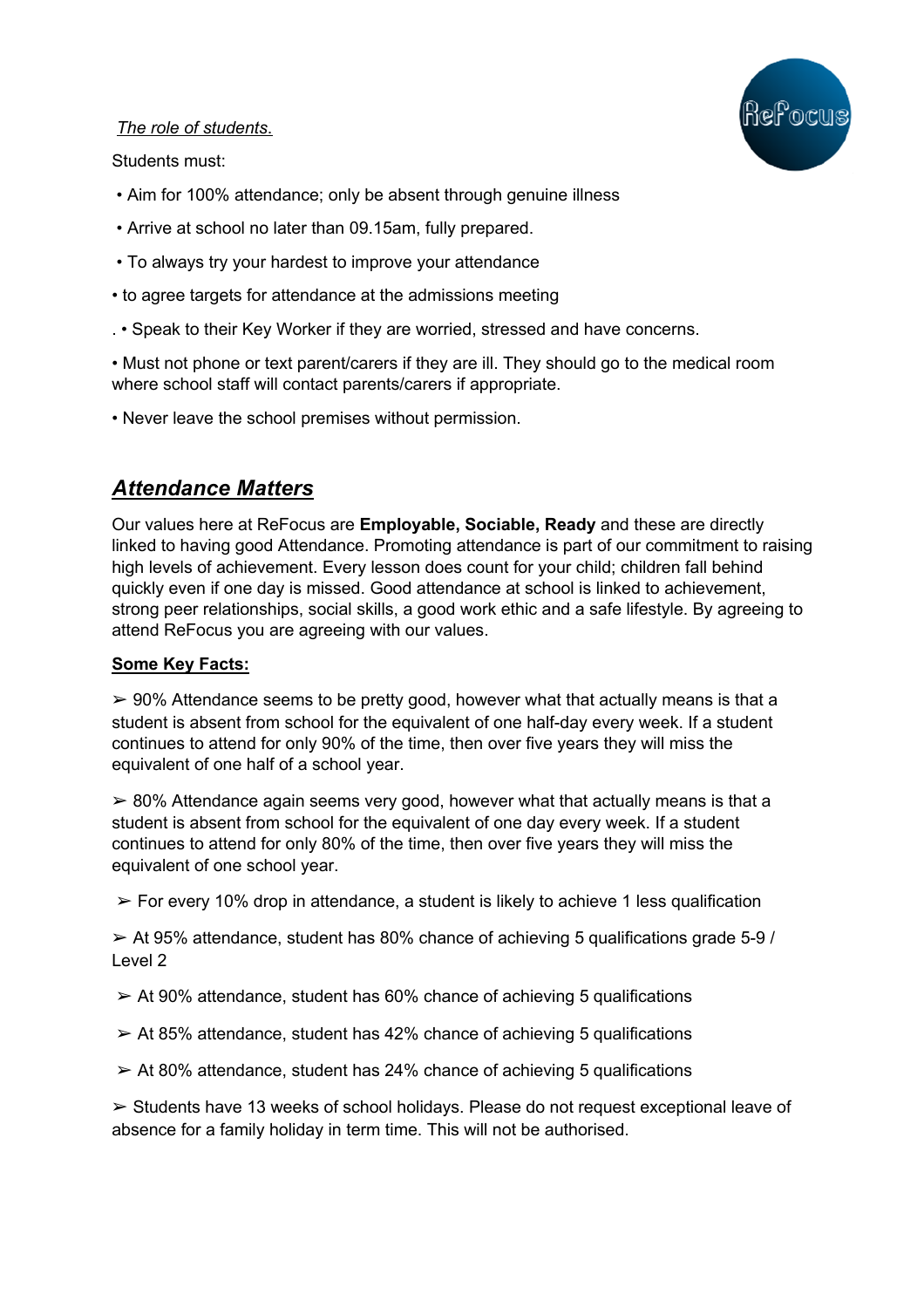

## **Attendance linked incentives**

ReFocus will always encourage good attendance. Key workers can and will set attendance targets and use incentives as encouragement if it is appropriate to do so.

Positive points will be given to those students with 100% attendance in a week or for meeting set targets.

Negative behaviour points will be issued to students with persistent lateness arriving to school after 9:30am.

ReFocus will provide an end of term incentive or trip which is linked to positive points. All students are encouraged to attend and ReFocus links it to good behaviour and attendance.

Please refer to appendix B for reference.

### *Covid Related absence*

ReFocus will refer to our Covid policy in all covid related absences and will continue to work in conjunction with government guidelines and will seek support from the GOV.UK Website - Covid support in schools when necessary.

ReFocus will regularly review our Covid policy ensuring all up to date information, support and guidance are adhered to.

ReFocus will ensure work is provided to students who are self-isolating and that in an extreme case, such as school closure we will provide remote learning. Please refer to our Home Educated policy for further details.

## *Monitoring of Attendance and Punctuality*

*Ongoing:* Both senior leaders and DAL review and monitor absence of students on weekly /daily basis. Key workers or any member of staff should report any concerns either directly to senior leaders / DAL or discuss in the daily debrief at the end of each day.

Early interventions will be initiated (See appendix a) Key workers monitor and challenge their students who are late to school on a daily basis along with the DAL. Consequences are actioned that day and a member of staff will alert parents of absence and lateness to school via texts, phone calls or email.

*Fortnightly:* The Key workers meet with the DAL to review the attendance and punctuality of their students. Discussion and employment of the actions on the staged approaches (See appendix a) The DAL meets with the deputy DAL to monitor and review whole tracking and to discuss emerging issues and actions, with particular focus on students who are classed as Persistent Absentees and for those on a white punctuality report.

*Monthly:* The DAL and deputy DAL will meet with the executive head to discuss key students that are a concern and subsequent actions.

*Half Termly:* The Attendance Committee Meeting. (All members of ReFocus) This meeting is designed to bring everyone involved in attendance together to share information, best practise, key data with priorities and concerns. It is at this meeting we will quality assure our procedures and suggest ways in which keep attendance at the forefront of practice.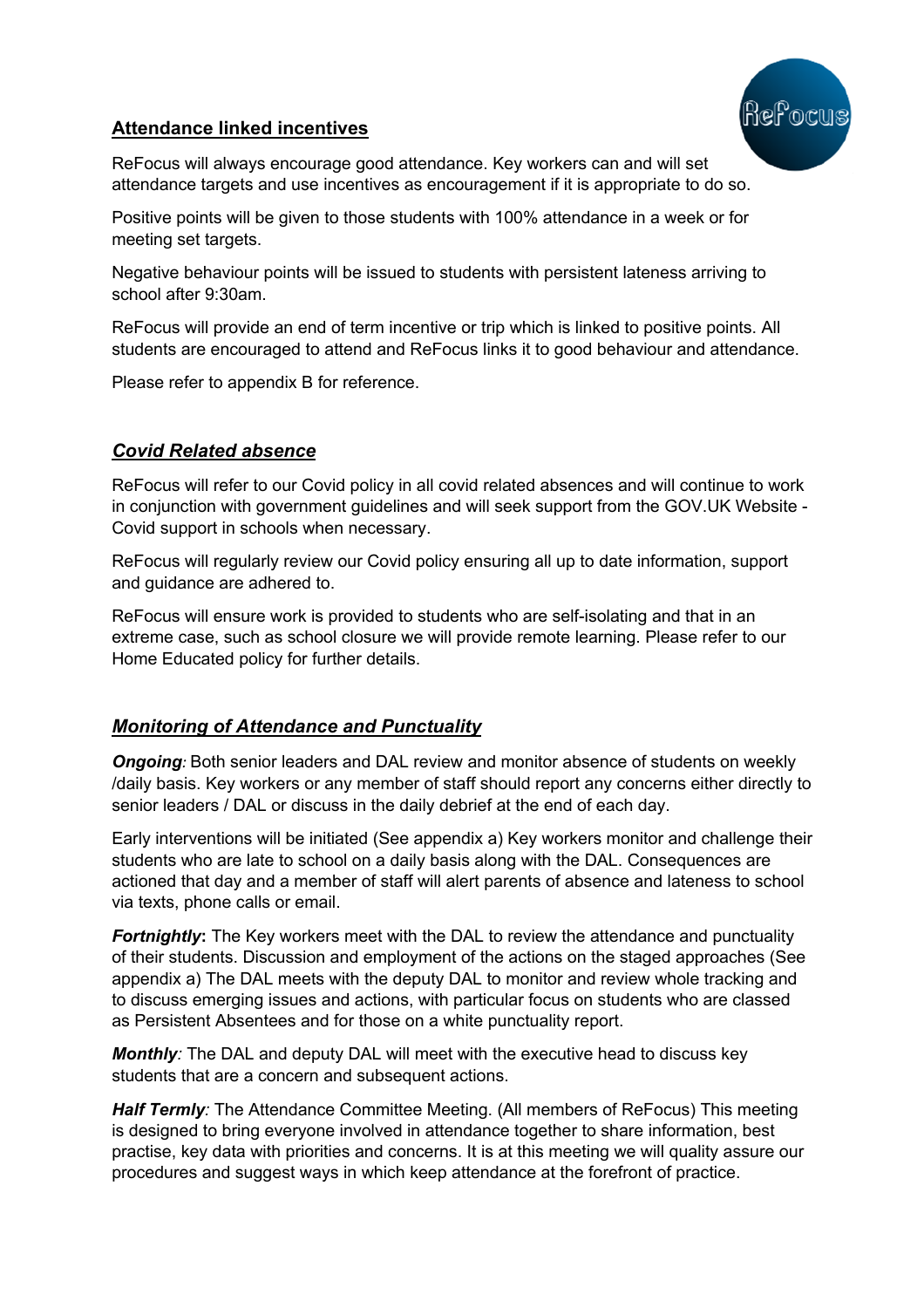

**Termly:** The DAL's and Headteacher prepare data, analyse trends and emerging issues for presentation for the governors meeting

**Annually:** The DAL's will prepare an annual report for governors and for the School Evaluation Process. Whole School Attendance Targets are set for the following year.

### *Parent/Carer Absence Procedures*

### *If your child is absent, you must:*

Contact the school on the first day of absence before 09:00 on 01933 391660 or the DAL's number is 07434780631. Leave a message if needed. Alternatively, you can email enquiries@refocus.school.

Please explain the reason for absence and give an estimate of how long the absence will be.

Send a note or medial evidence in on the first day your child returns to school to explain the absence or speak to their key worker or DAL. You must do this even if you have telephoned. It is vital that absences are reported; unreported absences are classified as unauthorised and will affect overall attendance targets and may trigger the next stage in our attendance procedures.

### *If your child is absent school will*:

Telephone or text you, every day of absence if we have not heard from you. We may a do a home visit where appropriate. You will be contacted by school to discuss your child's attendance if it falls below 95%, the school will apply its interventions and staged procedures thereafter.

If there are concerns, absence may not be authorised without relevant or medical evidence (for example, a medical appointment card or information from your practitioner). Work with you and your child to support long term absence and reintegration into school.

#### *If your child is late to school, you must*:

Contact the school immediately that morning.

### *If your child is late to school we will*:

Text you to notify you that your child was late and to notify you of any consequence. Call you to discuss further consequences (as per late to school policy)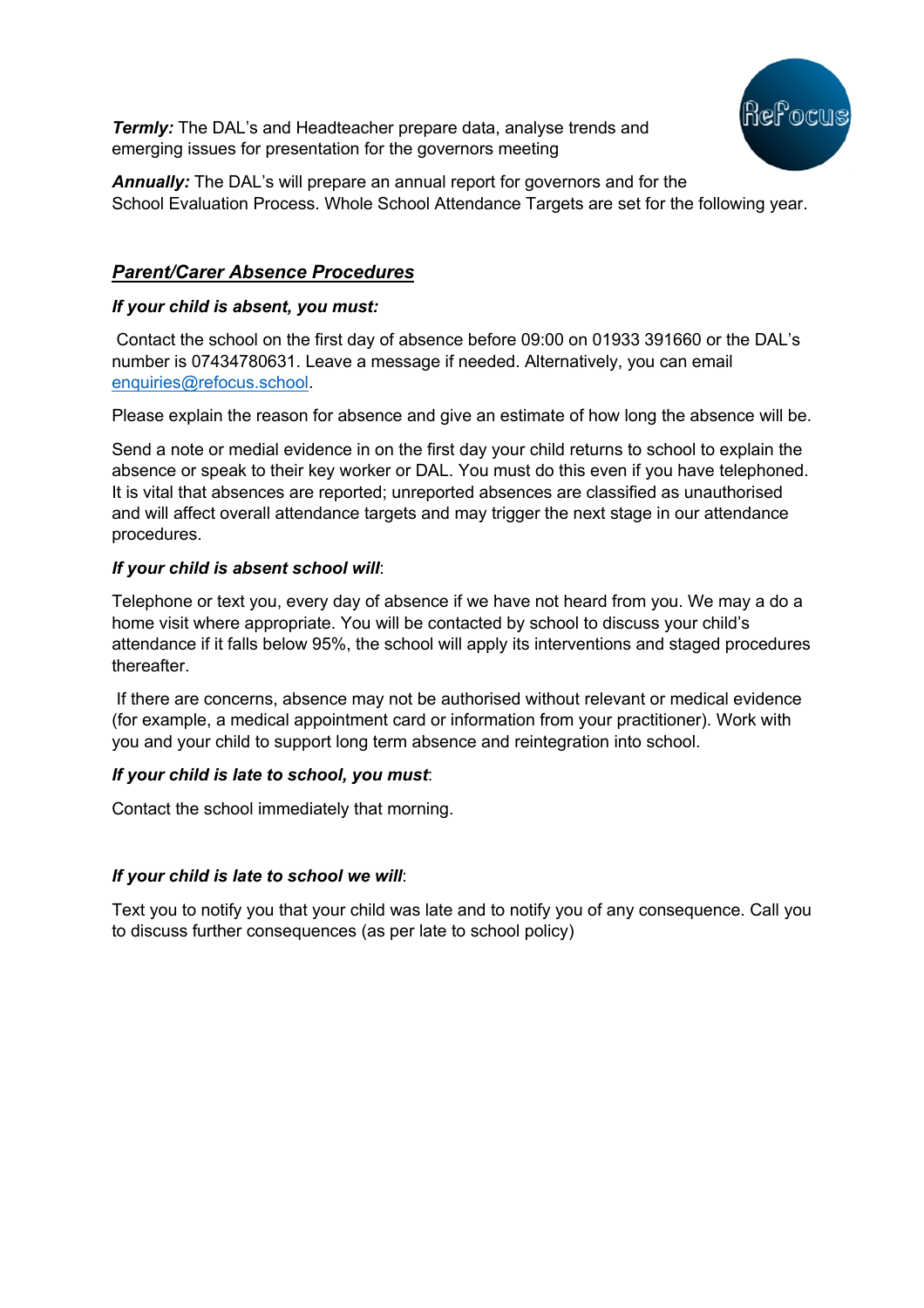

## **Appendix A) School Staged Attendance Procedures**

| <b>Attendance stage</b>     | <b>Action</b>                                                                                                                                                                                                                                                                   | <b>WHO</b>                                                                                                             | <b>WHAT THIS MEANS</b>                                                                                                                                                                                                                                                                                                                                                   |
|-----------------------------|---------------------------------------------------------------------------------------------------------------------------------------------------------------------------------------------------------------------------------------------------------------------------------|------------------------------------------------------------------------------------------------------------------------|--------------------------------------------------------------------------------------------------------------------------------------------------------------------------------------------------------------------------------------------------------------------------------------------------------------------------------------------------------------------------|
| 95% - 100%                  | Praise<br>5 positive points every week that is<br>100% Attendnace.<br>100% half term, termly and yearly<br>rewards given.                                                                                                                                                       | Whole school<br>approach.<br><b>Key workers</b><br>DAL/s<br>Senior<br>leadership                                       | Praise is essential to encourage the importance<br>of excellent school attendance. Rewards<br>motivate and encourage students                                                                                                                                                                                                                                            |
| $90\% - 94\%$               | Phone call to discuss with Key Worker.<br>Targets set with Key Worker. followed<br>by letter 1. 5 positive points every week<br>that is 100% Attendnace<br>Weekly communication to<br>$\bullet$<br>referring agency.                                                            | Key worker<br><b>DAL/S</b>                                                                                             | early warning letter. Informal reminder.<br>Parents are made aware that attendance is<br>close to or at the minimum target expected of<br>school which is 95%                                                                                                                                                                                                            |
|                             | Every student has an attendance target of 95% or above<br>The DFE directs schools to class attendance at 90% or below as Persistent Absenteeism                                                                                                                                 |                                                                                                                        |                                                                                                                                                                                                                                                                                                                                                                          |
| $\overline{3}$<br>84% - 89% | Phone call by DAL followed by Letter 2<br>/ Meeting. Referring agency will be<br>involved in the meeting.<br>Targets set in meeting. EIPT team<br>contacted.<br>5 positive points every week of 100%<br>Attendnace.<br>Weekly communication to<br>$\bullet$<br>referring agency | Key worker<br>DAL/s<br>Referring<br>agency<br>Senior<br>leadership<br><b>EIPT</b> team                                 | A wider team meeting with parents in which<br>where targets are given.<br>Non-compliance will be recorded by the school<br>or local authority as it may be used as evidence<br>in a future legal attendance case. School will<br>do all they can to support parents / the child                                                                                          |
| <mark>4</mark><br>75% - 83% | Phone call by DAL followed by Letter 3<br>/ meeting and placed on attendance<br>contract. EIPT team contacted. Fixed<br>penalty notice may be enforced<br>5 positive points every week of 100%<br><b>Attendnace</b><br>Weekly communication to<br>$\bullet$<br>referring agency | <b>Referring</b><br>agency<br><b>Senior</b><br>leadership<br><b>EIPT</b> team<br>Intervention<br>support agency        | Non-compliance will be recorded by the school<br>or local authority as it may be used as evidence<br>in a future legal attendance case. School will<br>do all they can to support parents / the child.<br>Possible further interventions will be discussed<br>and put in to place to help parent / student.                                                              |
| 65% - 74%                   | 6 weekly reviews of attendance with<br>parent/carer and EIPT team. Fixed<br>penalty notice may be enforced<br>5 positive points every week of 100%<br>Attendnace<br>• Weekly communication to<br>referring agency                                                               | Referring<br>agency<br>Senior<br>leadership<br><b>EIPT</b> team<br>Intervention<br>support agency                      | Non-compliance will be recorded by the school<br>or local authority as it may be used as evidence<br>in a future legal attendance case. School will<br>do all they can to support parents / the child<br>and will put alternative interventions in place<br>to help support all parties.<br>The school will refer to Local Authority for<br>possible Legal Intervention. |
| $50\% - 64\%$               | 4 weekly reviews of attendance with<br>parent/carer and EIPT team. Fixed<br>penalty notice may be enforced 5<br>positive points every week of 100%<br><b>Attendnace</b><br><b>Weekly communication to</b><br>$\bullet$<br>referring agency                                      | <b>Referring</b><br>agency<br><b>Senior</b><br>leadership<br><b>EIPT</b> team<br><b>Intervention</b><br>support agency | Non-compliance will be recorded by the school<br>or local authority as it may be used as evidence<br>in a future legal attendance case. School will<br>do all they can to support parents / the child<br>The school will refer to Local Authority for<br>possible Legal Intervention                                                                                     |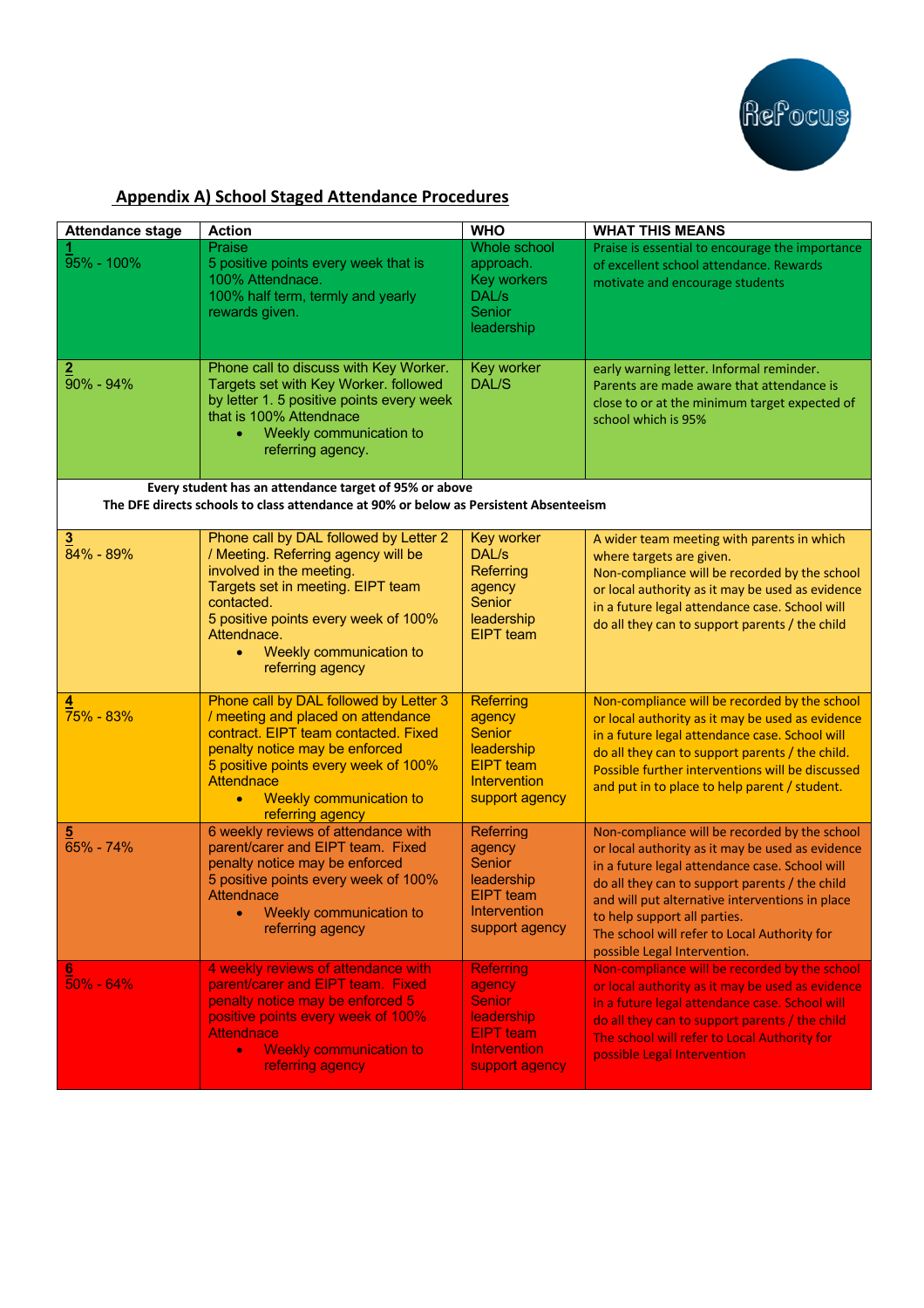

| 50% - BELOW | 4 weekly reviews of attendance with<br>parent/carer and EIPT team. Fixed<br>penalty notice may be enforced 5<br>positive points every week of 100%<br>Attendnace<br>Weekly communication to referring<br>agency | Referring<br>agency<br>Senior<br>leadership<br>EIPT team<br>Intervention<br>support agency | Non-compliance will be recorded by the school<br>or local authority as it may be used as evidence<br>in a future legal attendance case. School will<br>do all they can to support parents / the child<br>The school will refer to Local Authority for<br>possible Legal Intervention |
|-------------|-----------------------------------------------------------------------------------------------------------------------------------------------------------------------------------------------------------------|--------------------------------------------------------------------------------------------|--------------------------------------------------------------------------------------------------------------------------------------------------------------------------------------------------------------------------------------------------------------------------------------|
|-------------|-----------------------------------------------------------------------------------------------------------------------------------------------------------------------------------------------------------------|--------------------------------------------------------------------------------------------|--------------------------------------------------------------------------------------------------------------------------------------------------------------------------------------------------------------------------------------------------------------------------------------|

# **General Attendance Procedures – Staff**

## *REWARDS – Appendix B*

| Bonus Credits (Key worker and DAL)                    | Individual targets can be set by key workers and<br>DAL. Incentives can be agreed within <b>SMART</b><br>target setting. Credits work towards whole<br>school trip incentive at the end of each half<br>term. |
|-------------------------------------------------------|---------------------------------------------------------------------------------------------------------------------------------------------------------------------------------------------------------------|
| 100% attendance for the week 5 credits                | 5 credits rewarded for every week of 100%<br>Attendnace                                                                                                                                                       |
| Congratulatory communication home                     | Whole school approach, if good Attendnace is<br>recognised or an improvement seen a text or<br>phone call home to parent / Carer.                                                                             |
| Most improved attendance                              | To work as a standalone or in conjunction with<br>target setting. An incentive or prize to be<br>rewarded to those with most improved<br>attendance.                                                          |
| 100% Attendance for half termly, termly and<br>yearly | Incentive and prize to be rewarded for<br>outstanding attendance.                                                                                                                                             |

## *Recording on BROMCOM – Appendix C*

| First 15 minutes        | The register must be taken during AM<br>registration $09:15 - 09:30$ . Any reports of<br>absentees must be given to DAL/s by 09:30 |
|-------------------------|------------------------------------------------------------------------------------------------------------------------------------|
| codes for keyworkers    | Student present: code with /                                                                                                       |
| only use 3 codes:       | Student late after 09:15-09:30 use code L                                                                                          |
| N/L                     | Student absent use code N                                                                                                          |
| No missing marks        | Do not leave a missing mark                                                                                                        |
| Save and close register | Make sure you save and close register                                                                                              |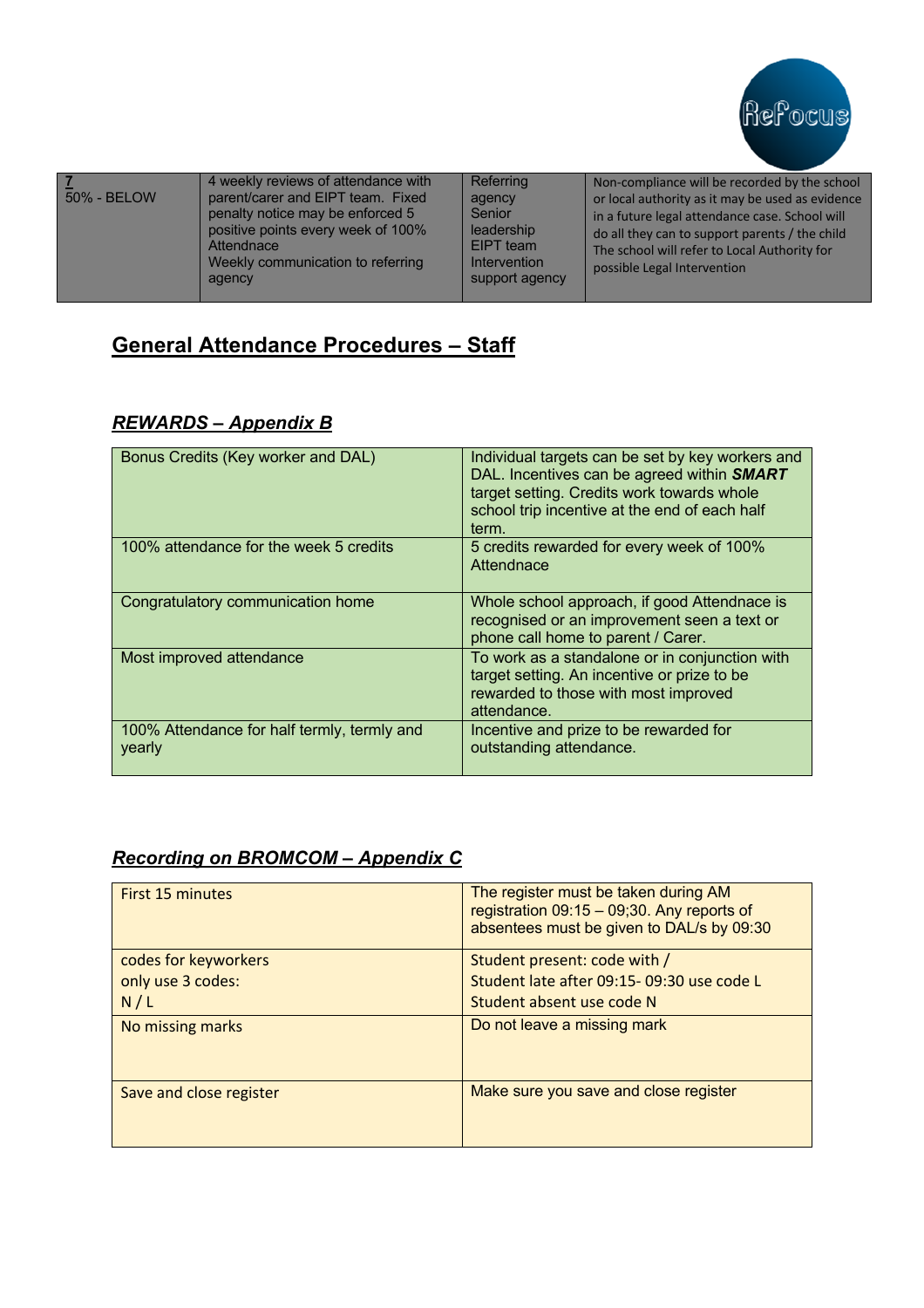

| <b>Student Missing</b>     | If a student is in but not in your lesson, please<br>report it immediately |
|----------------------------|----------------------------------------------------------------------------|
| Afternoon register         | PM registration is completed at 12:30 by senior<br>leaders or DAL/s        |
| <b>Register amendments</b> | Will only be carried out by DAL /s                                         |

### **Late To School Procedures**

Excellent Punctuality is vital in a child's education. This sets the tone for the day and prepares students for the world of work. Being on time is a basic expectation of all students. Lateness to lesson has a negative impact on the students learning experience. They miss the lesson objectives and key instructions for activities and it disrupts the teaching and learning of an entire class.

### *If a student is late 10 minutes each day, this equates to nearly 7 full days of absence over a school year!*

The school recognises that there will be "one off" occasions where lateness to school was beyond student or parent/carer control and the following policy allows for this. However, persistent lateness will not be tolerated and it will be sanctioned in accordance to this policy.

Parents/Carers have a responsibility to ensure that their child is punctual to school and we expect parents/carers to support this policy by working in partnership with the school if their child is late.

| 09:15                  | Students should be in the building at 09.15am. Any student arriving after<br>09:15 will be recorded as L and the minutes and reason recorded |
|------------------------|----------------------------------------------------------------------------------------------------------------------------------------------|
| 09:30                  | Lesson 1 begins.<br>Communication with student/parent/carer                                                                                  |
| 10:00                  | Registers close. Any student arriving after this time will be recorded as O<br>(unauthorised)                                                |
| <b>Late to lessons</b> | Will be dealt with by most appropriate member of staff in the first instance<br>and picked up by key worker when they re able to do so.      |

### **Consequences of Lateness to School**

### **Lateness to school is accumulated on a weekly basis**

| <b>Lateness Record</b> | Consequence |
|------------------------|-------------|
|                        |             |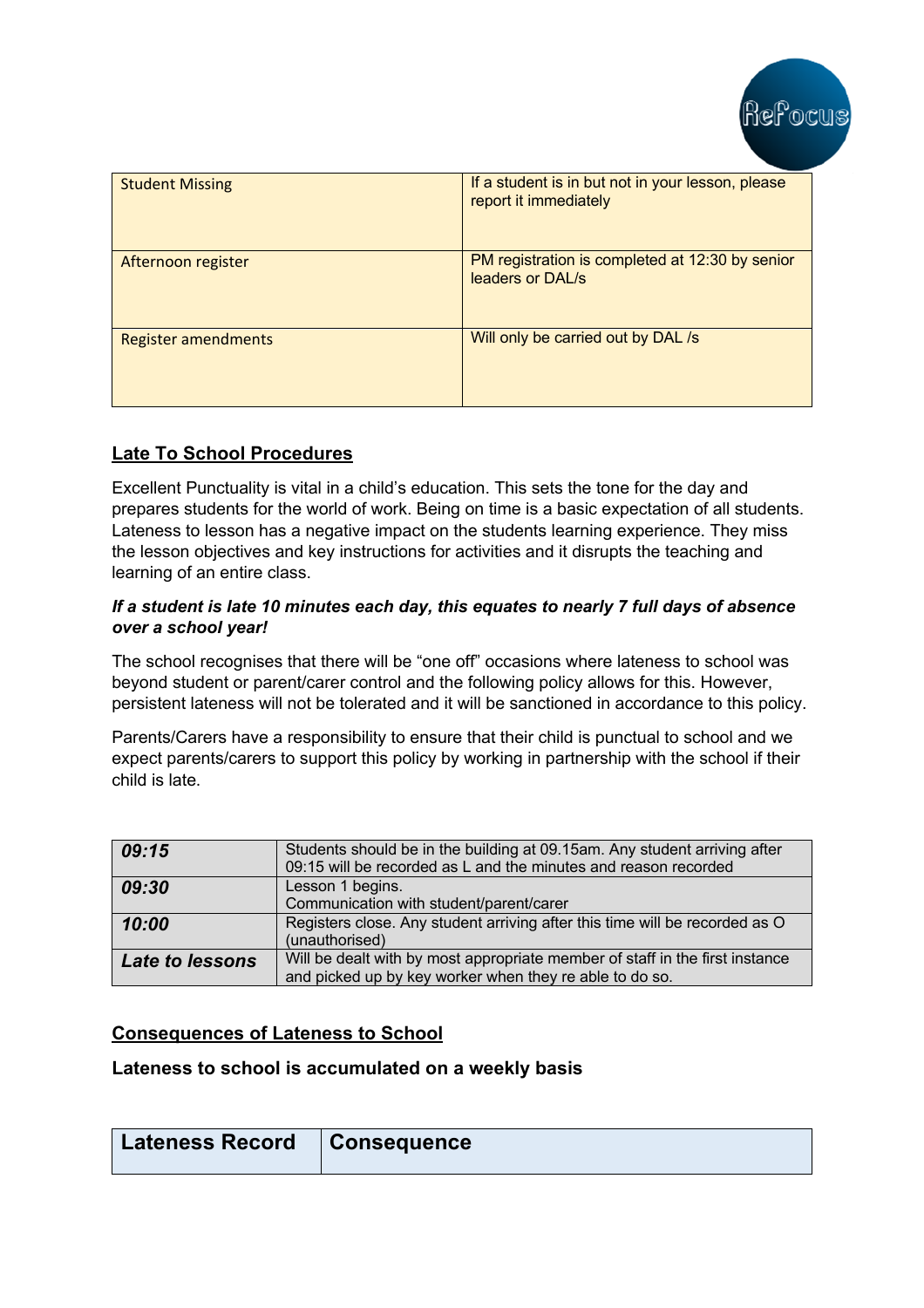

| $1st$ late                 | Key worker reminder                                                                                                                                                                                                                                                       |
|----------------------------|---------------------------------------------------------------------------------------------------------------------------------------------------------------------------------------------------------------------------------------------------------------------------|
| 2 lates                    | Communication home. Early morning check-in by text.                                                                                                                                                                                                                       |
| 3 Lates                    | Communication home and no phone at lunch.                                                                                                                                                                                                                                 |
| 4 lates                    | Communication home and a session to be completed after school to<br>catch up on missed work.                                                                                                                                                                              |
| 5 lates                    | -3 points to be recorded on BromCom and a no phone at lunch time.                                                                                                                                                                                                         |
| <b>Persistent lateness</b> | A student who accumulates over 9 negative points for lateness in 2<br>weeks has persistent lateness. This will be a formal warning by letter<br>by DAL/s<br>If no improvement is seen a meeting will be held with DAL,<br>parents/carers, referring school and key worker |

### **9. Student Support**

Parents/Carers are encouraged to contact their child's Key worker, DSL or DAL at school as soon as possible if they have concerns about their child's welfare.

Within school, a range of support strategies are utilised to remove barriers to learning and improve attendance.

This list is not exhaustive but may include:

- A welcome ethos and a school which is safe and secure
- A sensitive approach to individual needs of our students
- Reintegration meetings
- Reintegration support plan
- Personalised timetables
- Twilight sessions
- In-school support from a variety of staff
- Small staff briefing
- Regular parent meeting/update
- Referrals for counselling
- Mentoring
- Close working relationships with a range of external agencies.
- Meeting with SENCO if appropriate
- 1:1 support
- Management of medicines in school
- Risk Assessment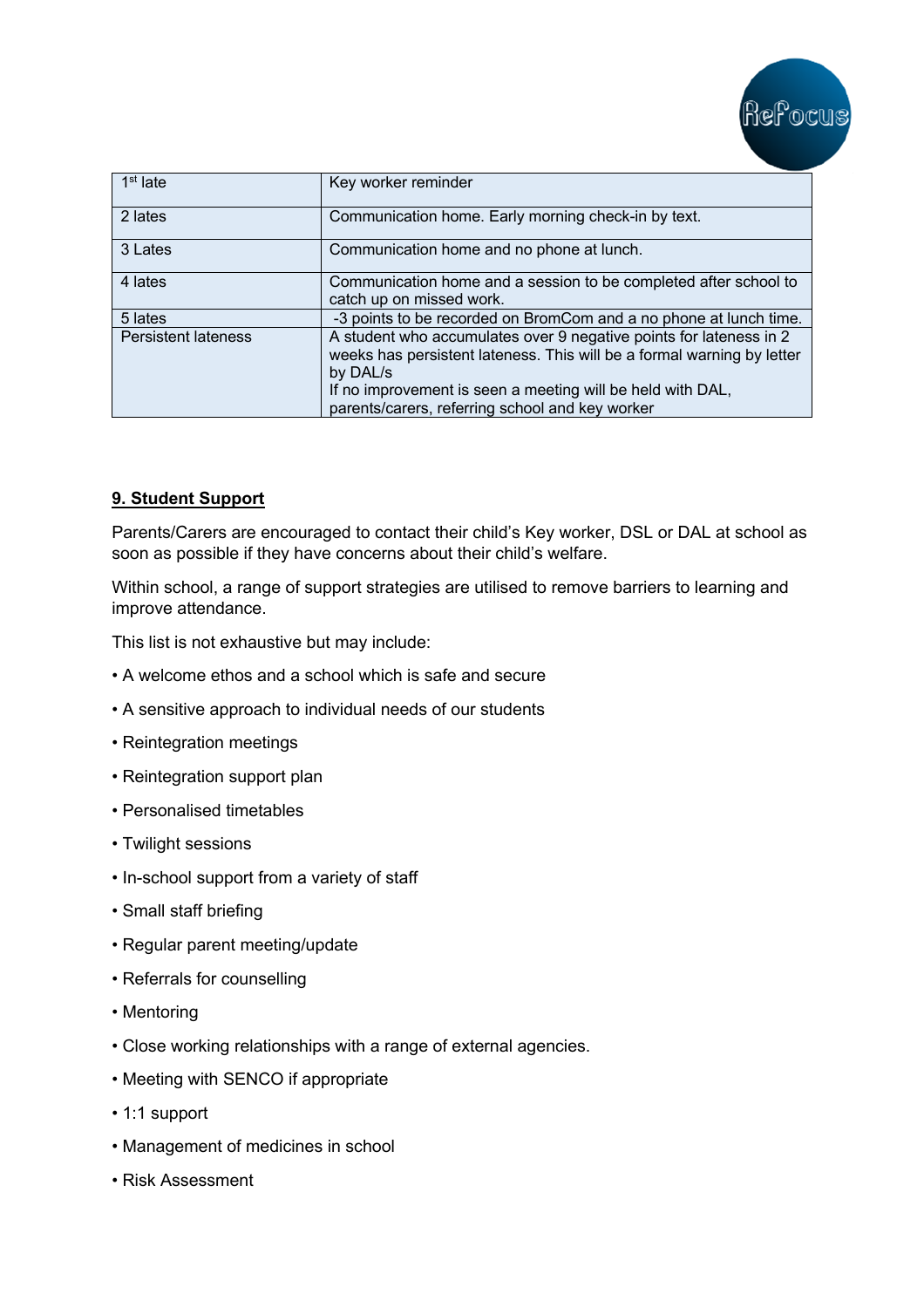

• Referral to an alternative provision that may be better suited to the student's needs

## **10 Further Information for Parents and Carers**

### *Regular Attendance and Punctuality is important for Safeguarding*:

Your child may be at risk of harm if they do not attend school regularly. Safeguarding the interests of each child is everyone's responsibility and within the context of this school, promoting the welfare and life opportunities for your child encompasses: -

- Attendance Punctuality Behaviour Management
- Health and Safety
- Access to the Curriculum
- Anti- bullying

Failing to attend school on a regular basis will be considered as a safeguarding concern.

## *The Law Relating to Attendance*:

*Section 7 of the Education Act 1996* states that 'the parent of every child of compulsory school age shall cause him/her to receive efficient full-time education suitable: - (a) to age, ability and aptitude and (b) to any special educational needs he / she may have Either by regular attendance at school or otherwise'

The Law relating to Safeguarding: *Keeping Children Safe in Education, September 2021* and preceding legislation places a duty on local authorities and governing bodies to have regard to guidance issued by the Secretary of State with regard to safeguarding and promoting the welfare of children and students under the age of 18.

### *Understanding types of absence*

Every half-day absence from school has to be classified by the school (not by parents/carers), as either AUTHORISED or UNAUTHORISED. This is why information about the cause of any absence is always required.

**Authorised** absences are mornings or afternoons away from school for a good reason like illness, medical/dental appointments which unavoidably fall in school time, emergencies or other unavoidable cause.

**Unauthorised** absences are those which the school does not consider reasonable and for which no "leave" has been given. This type of absence can lead to legal proceedings, and include:

- parents/carers keeping children off school unnecessarily
- truancy before or during the school day
- absences which have never been properly explained
- children who arrive at school too late to get a mark
- looking after other children, shopping or birthdays
- day trips and holidays in term time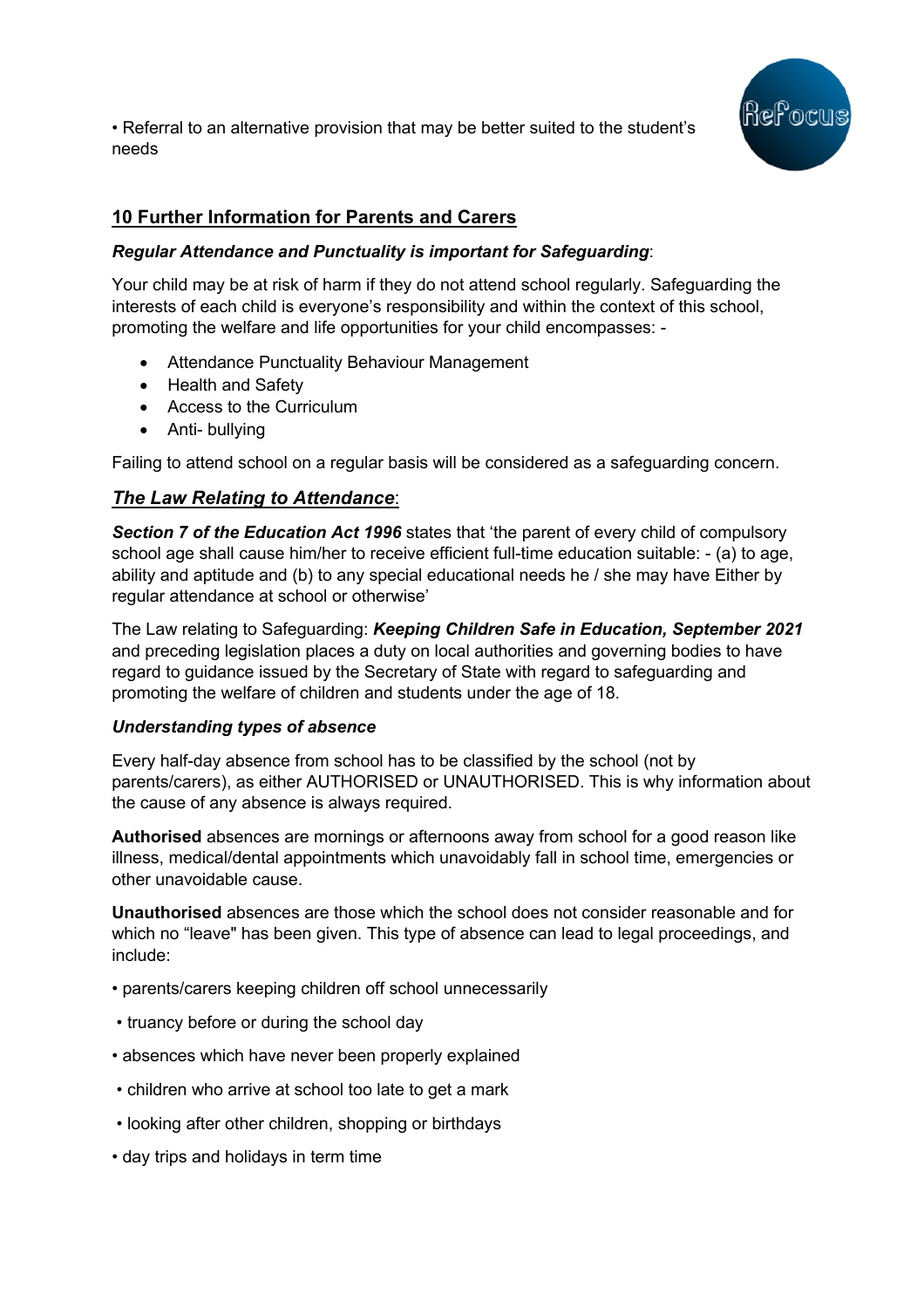

Whilst any child may be off school because they are ill, sometimes they can be reluctant to attend school. Any problems with regular attendance are best sorted out between the school, the parents/carers and the child. If your child is reluctant to attend, it is never better to cover up their absence or to give in to pressure to excuse them from attending. This gives the impression that attendance does not matter and usually makes things worse.

## *Persistent Absenteeism (PA)*

A student becomes a 'persistent absentee' when they miss 10% or more time across the school year for whatever reason. Absence at this level is doing considerable damage to any child's educational prospects and we need the fullest support and co-operation of parents / carers to tackle this. We monitor all absence thoroughly. Any case that is seen to have reached the PA mark or is at risk of moving towards that mark is given priority and you will be informed of this. PA students are tracked and monitored carefully and we also combine this with academic mentoring where absence affects attainment. All our PA students and their parents/carers are subject to our staged interventions/procedures.

## *The School Designated Attendance Leader (DAL)*

Parents/carers are expected to contact school at an early stage and to work with the key worker in resolving any problems together. This is nearly always successful. If difficulties cannot be sorted out in this way, the key worker may refer the child to the School's DAL. He/she will also try to resolve the situation by agreement but, if other ways of trying to improve the child's attendance have failed and unauthorised absences persist, will work with the Education Inclusion Partnership Team (EIPT) and may use sanctions such as Penalty Notices or prosecutions in the Magistrates Court. This may mean that you could face the possibility of a Penalty Notice if the problem persists.

### *Leave of Absence in Term Time*

We expect parents/carers not to knowingly affect their child's progress by taking them out of school during term time. Please remember that any savings you think you may make by taking a holiday in school time are offset by the cost to your child's education. There is no automatic entitlement in law to time off in school time to go on holiday/visit. In a situation were taking your child out of school during term time is unavoidable, you must apply for Leave of Absence. All applications must be made in advance, using a standard form which can be obtained from ReFocus DAL. At our discretion, leave of absence may be authorised in exceptional circumstances. In making these decisions, the school will consider the circumstances of each application individually, including any previous pattern of leave in term time. It is important that you understand the circumstances when leave in term time will not be agreed by us:

• any time in September, when students are just starting the school or just starting in a new. This is very important as your child needs to settle into their new environment and establish good habits.

• immediately before and during any assessment period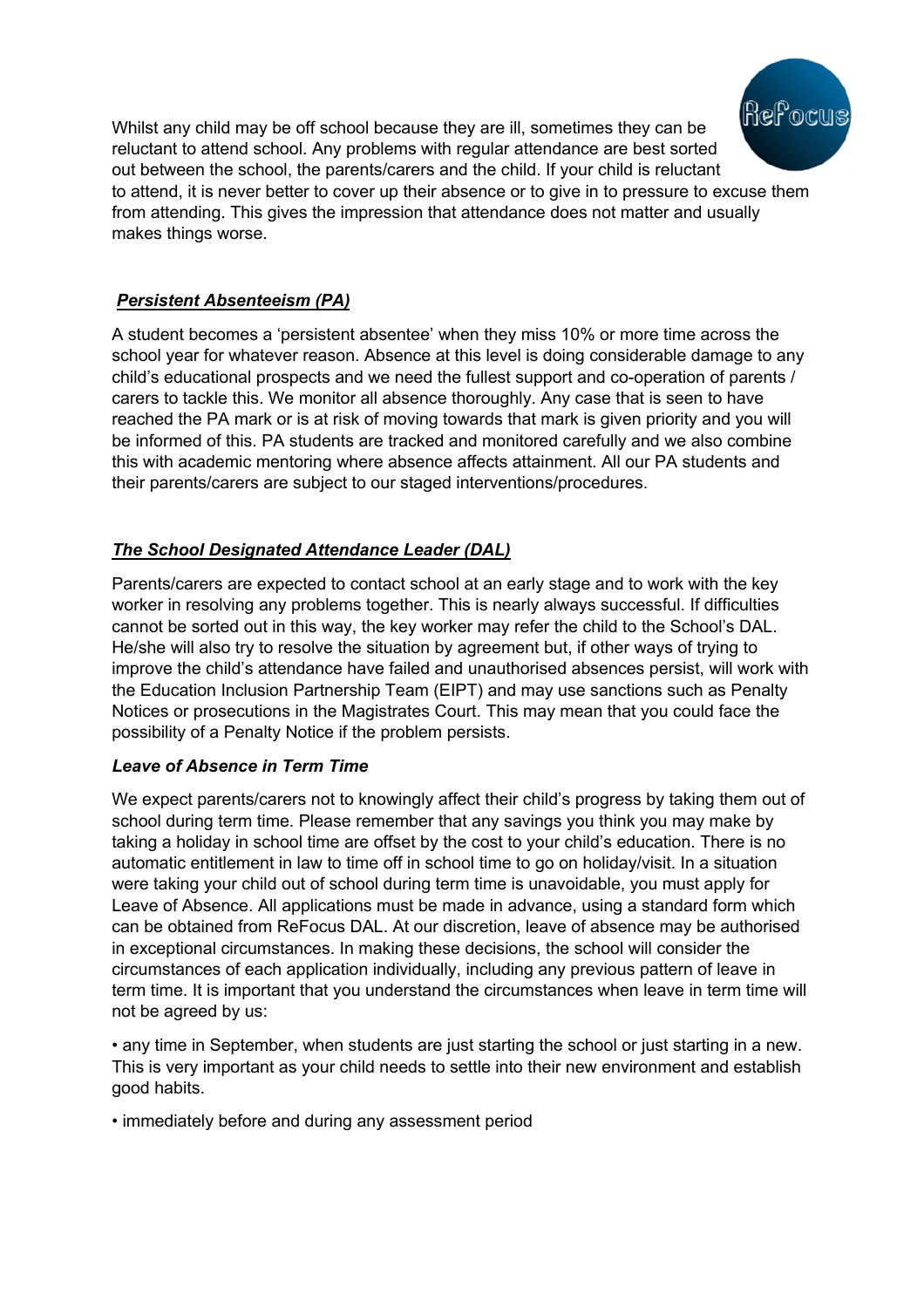

• when a student's attendance record already includes any level of unauthorised absence Any period of leave taken without the agreement of the school, or in excess of that agreed, will be classed as unauthorised and will attract sanctions such as a Penalty Notice.

## **Application for Exceptional Leave of Absence During Term-Time**

If you would like to apply for permission for your child to be absent from school you must complete this form and return it to the school for authorisation AT LEAST 10 DAYS IN ADVANCE of the proposed leave. Parents / carers do not have the right to take their child out of school during term-time. By law, you must ask permission for exceptional leave of absence during term-time. If you take your child out of school without authorisation you risk receiving a fixed penalty fine. The penalty is at last £60 If paid within 21 days, doubling to £120 if paid between 22 – 28 days and applies per parent per child for which permission has been refused or was not sought. If the fine is not paid, parents will be reported for prosecution. All schools in both the North and West Northamptonshire have agreed to follow a common policy on absence during term time. Good attendance leads to improved outcomes for students.

Appendix E

| TO BE COMPLETED BY PARENT / CARER                                                             |                                                                                                                                                                                                                                                                                                     |                 |                                                                           |           |
|-----------------------------------------------------------------------------------------------|-----------------------------------------------------------------------------------------------------------------------------------------------------------------------------------------------------------------------------------------------------------------------------------------------------|-----------------|---------------------------------------------------------------------------|-----------|
| Name of student:                                                                              | Name of Key worker                                                                                                                                                                                                                                                                                  | <b>Address</b>  |                                                                           |           |
| D.O.B                                                                                         | Year group                                                                                                                                                                                                                                                                                          | Contact details |                                                                           |           |
| Length of leave<br>requested:                                                                 | Dates requested:                                                                                                                                                                                                                                                                                    | Parent details: | Sign:                                                                     |           |
| be taken into consideration.                                                                  | Please state the exceptional circumstances that require you to apply to take your child out of school during term-time instead of making<br>arrangements for the proposed activity to take place during the school holidays. The cost, convenience or availability of a particular holiday will not |                 |                                                                           |           |
| Reason for request:                                                                           |                                                                                                                                                                                                                                                                                                     |                 | information<br>provided by parent<br>/ carer will be<br>checked by school |           |
| Will the student be missing any final assessments?                                            |                                                                                                                                                                                                                                                                                                     |                 | yes                                                                       | <b>No</b> |
| Has the student have attendance over 95%?                                                     |                                                                                                                                                                                                                                                                                                     |                 | ves                                                                       | No        |
| Will this leave take him/her over 10 days so far this academic year?                          |                                                                                                                                                                                                                                                                                                     | yes             | No                                                                        |           |
| Have you requested exceptional leave already this academic year?<br>TO BE COMPLETED BY SCHOOL |                                                                                                                                                                                                                                                                                                     | yes             | <b>No</b>                                                                 |           |
| Further information required?                                                                 |                                                                                                                                                                                                                                                                                                     |                 | yes                                                                       | <b>No</b> |
| DAL response:                                                                                 |                                                                                                                                                                                                                                                                                                     |                 |                                                                           |           |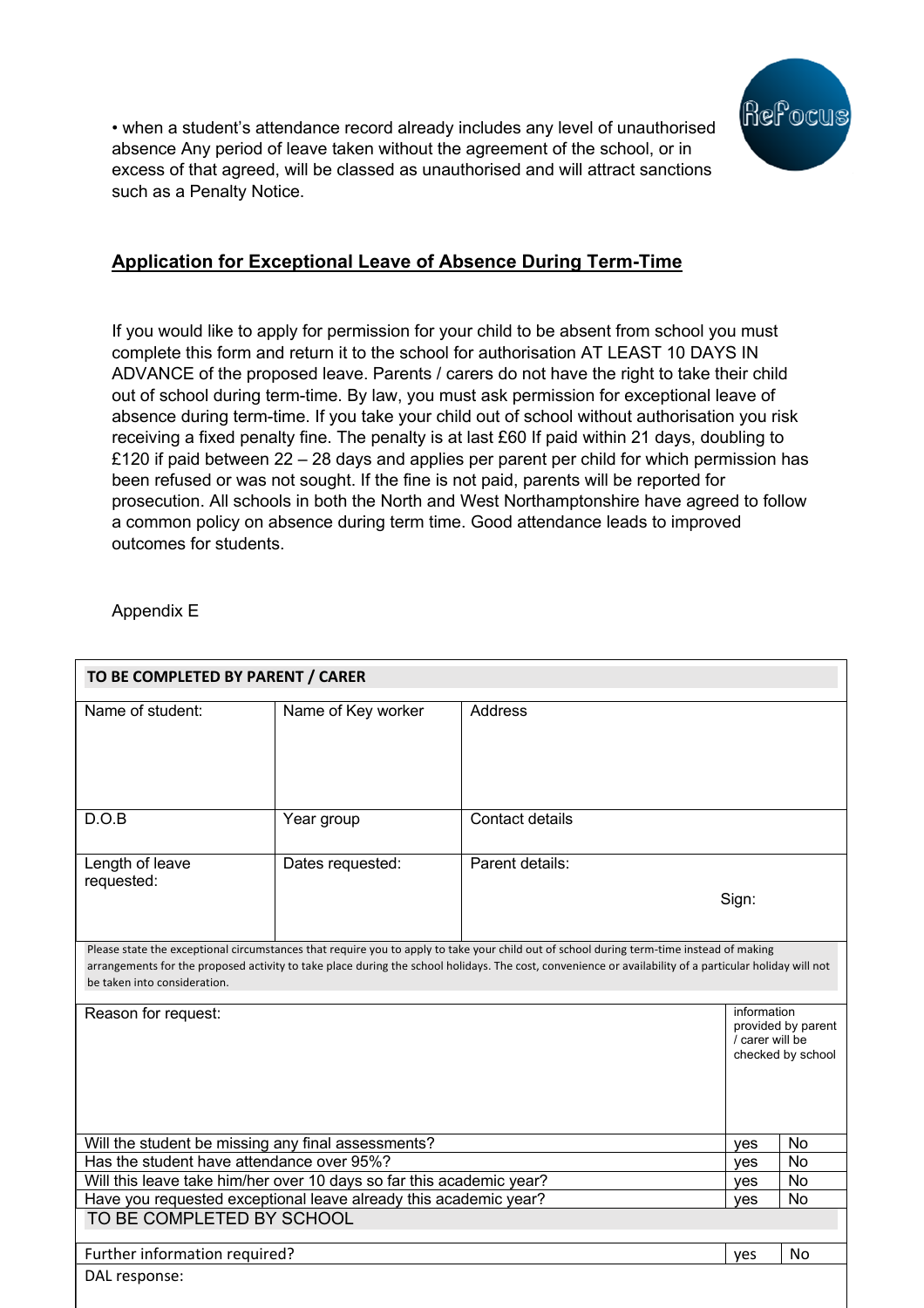

### **Onset of Student Illness or Emergencies During the School Day**

#### **Procedures for staff**

Medical emergencies or when a student becomes unwell and may need to go home.

• If the student is not well enough to go un-aided to the Medical Room, a First Aider should be alerted and they will attend to the student

If a student can make it to a designated first aide room or area then they should do so and a member of staff can escort them.

• The First Aider will assess the student's needs. If the student cannot be moved, further medical assistance will be sought and parents informed

• In extreme circumstances an ambulance may be called and the student accompanied by a member of staff if a legal guardian is not present.

• Students will be monitored whilst awaiting the arrival of the ambulance or the parent / carer / nominated contact

The Staff who are first aide trained are listed in multiple locations within the building

First Aiders will log all details on Bromcom including date/time of arrival, nature of illness and action taken and/or accident form if appropriate.

Accidents will be also recorded in the accident book which are located in the Kitchen and Workshop.

A member of staff will have communication with the parent / carer and will establish if the student will be attending the following school day.

A student must be clear of sickness and diarrhoea for 48 hours before returning to school